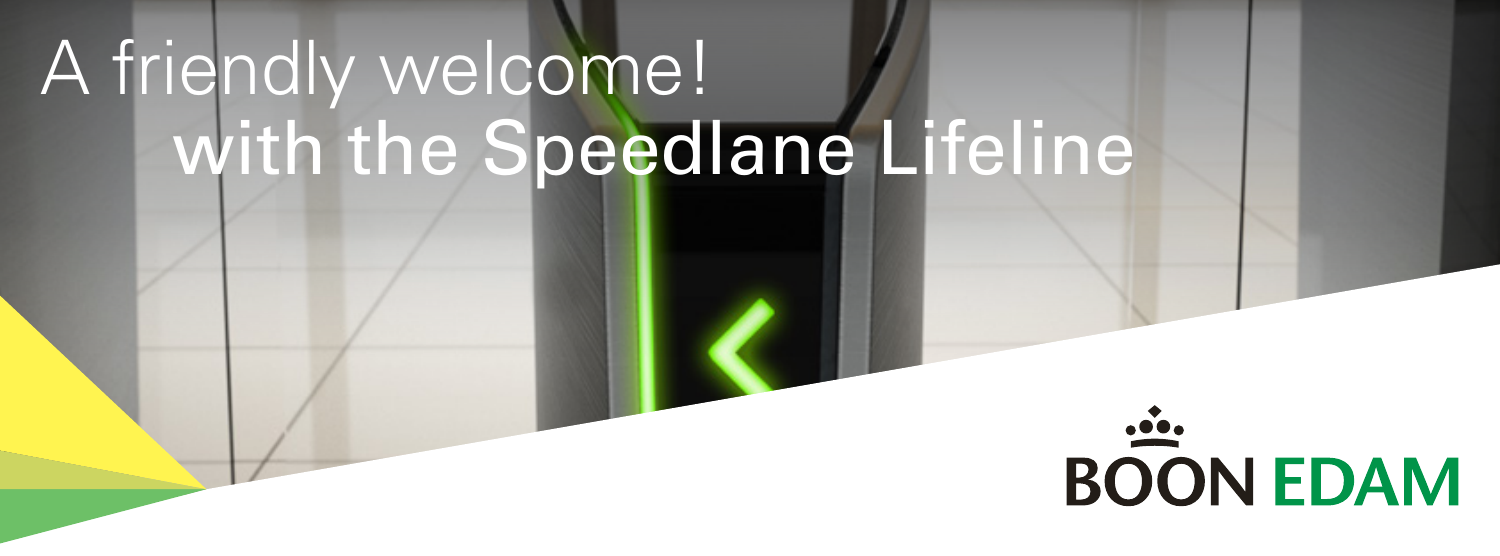As pedestrian mobility increases so does the need for a sophisticated, intuitive, refined and yet secure entry management experience for those entering and moving around buildings. The Speedlane Lifeline Series interacts with those who approach it, managing and guiding authorised users through to the secured areas of buildings. Commonly operating in multiples, thus fluently guiding the flow of high visitor levels; it acts as a boundary between public and private worlds. It interacts with both worlds to ensure the right people are channelled to the right place, placing the control of the entry in its hands.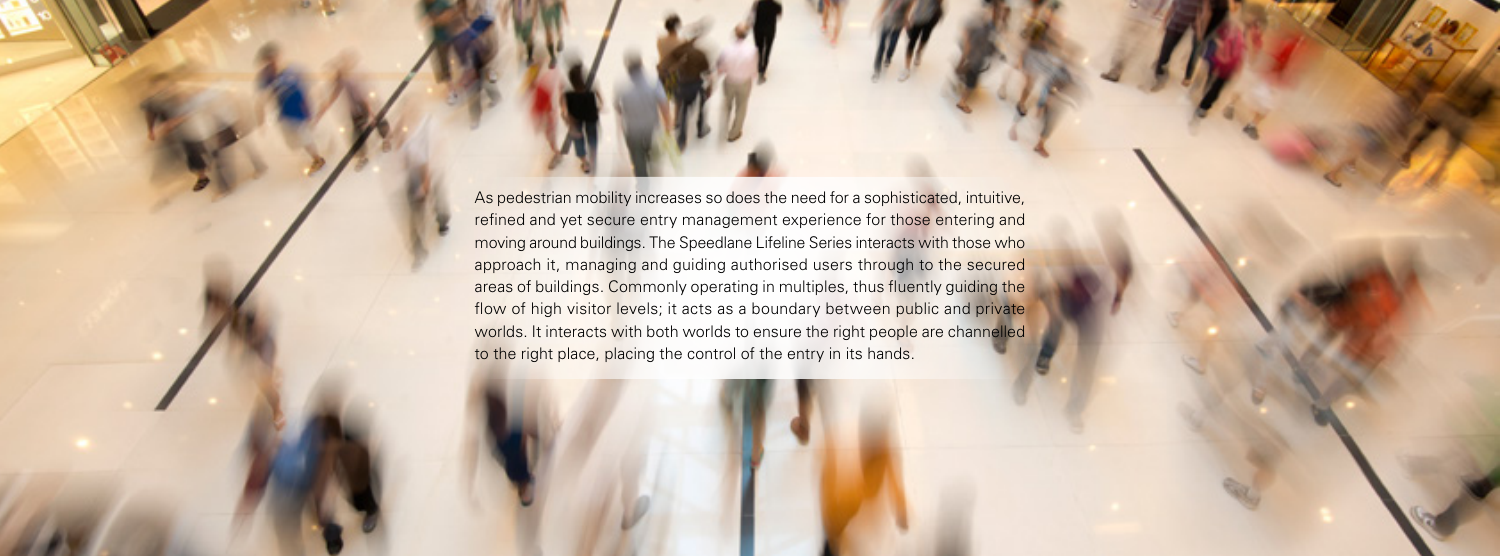Designed to the highest standards, ahead of industry trends, the Speedlane Lifeline Series features:

- unique sensors which detect visitors approaching
- a sleep function to save energy
- pulsing light strips to guide the user
- intuitive and proven symbols to make it user friendly
- ergonomic design for customer comfort
- customisation possibilities in fitting with interior design
- premium quality materials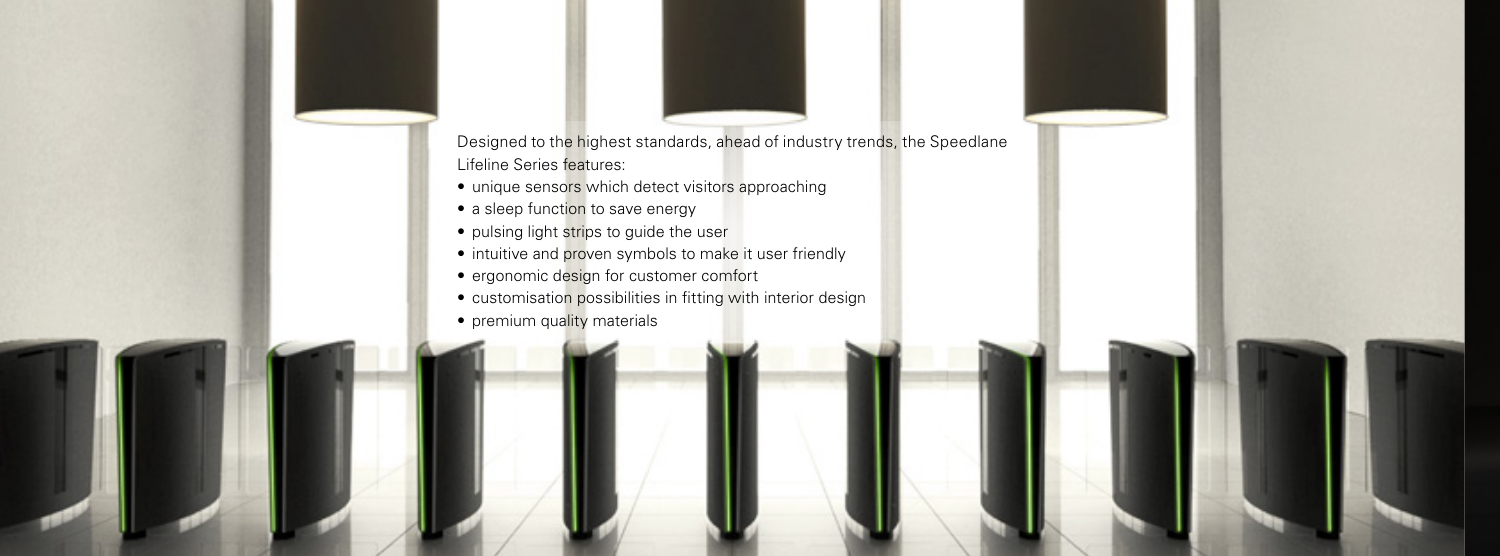As with every living being, the Speedlane Lifeline Series comes in a variety of different forms. The series contains three models, the Slide, Swing and Open models within which there are a whole array of dimensional and glass choices. Whether it's for a higher security level or disabled access, every combination is possible.

In fitting with the latest design trends, the Speedlane Lifeline Series is available with the current trending colour finishes.

Business Edition

Expressions Edition

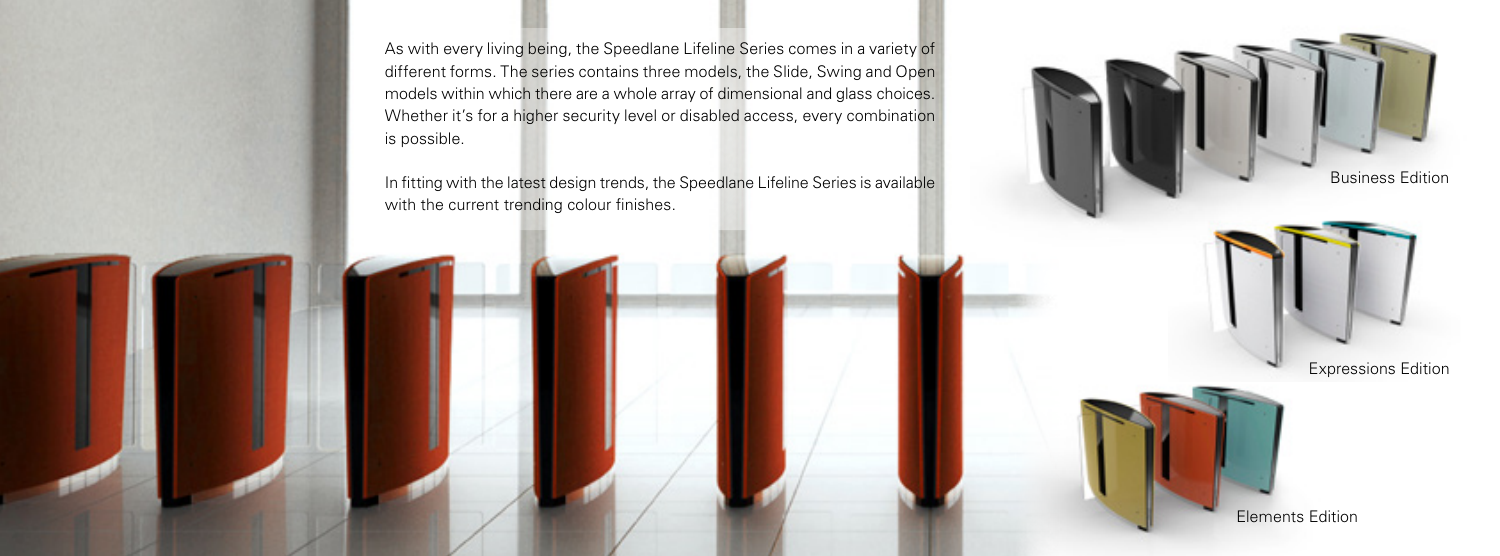| <b>Model</b>    | Capacity  | <b>Passage Width</b> | <b>Unit Width</b> | <b>Unit Length</b> | <b>Unit Height</b> | <b>Overall Width</b> | <b>Glass Options</b>                |
|-----------------|-----------|----------------------|-------------------|--------------------|--------------------|----------------------|-------------------------------------|
|                 | / Minute  | (mm)                 | (mm)              | (mm)               | (mm)               | (mm)                 |                                     |
| Speedlane Slide | $25 - 30$ | $510 - 910$          | $312 - 512$       | 1440               | 1035               | 1134 - 1934          | Standard / Angel Wing / High / Wide |
| Speedlane Swing | $25 - 30$ | $500 - 915$          | 106               | 1776               | 1035               | 712 - 1275           | Standard / High / Wide              |
| Speedlane Open  | $50 - 60$ | $500 - 915$          | 160               | 760                | 1035               | 820 - 1235           |                                     |